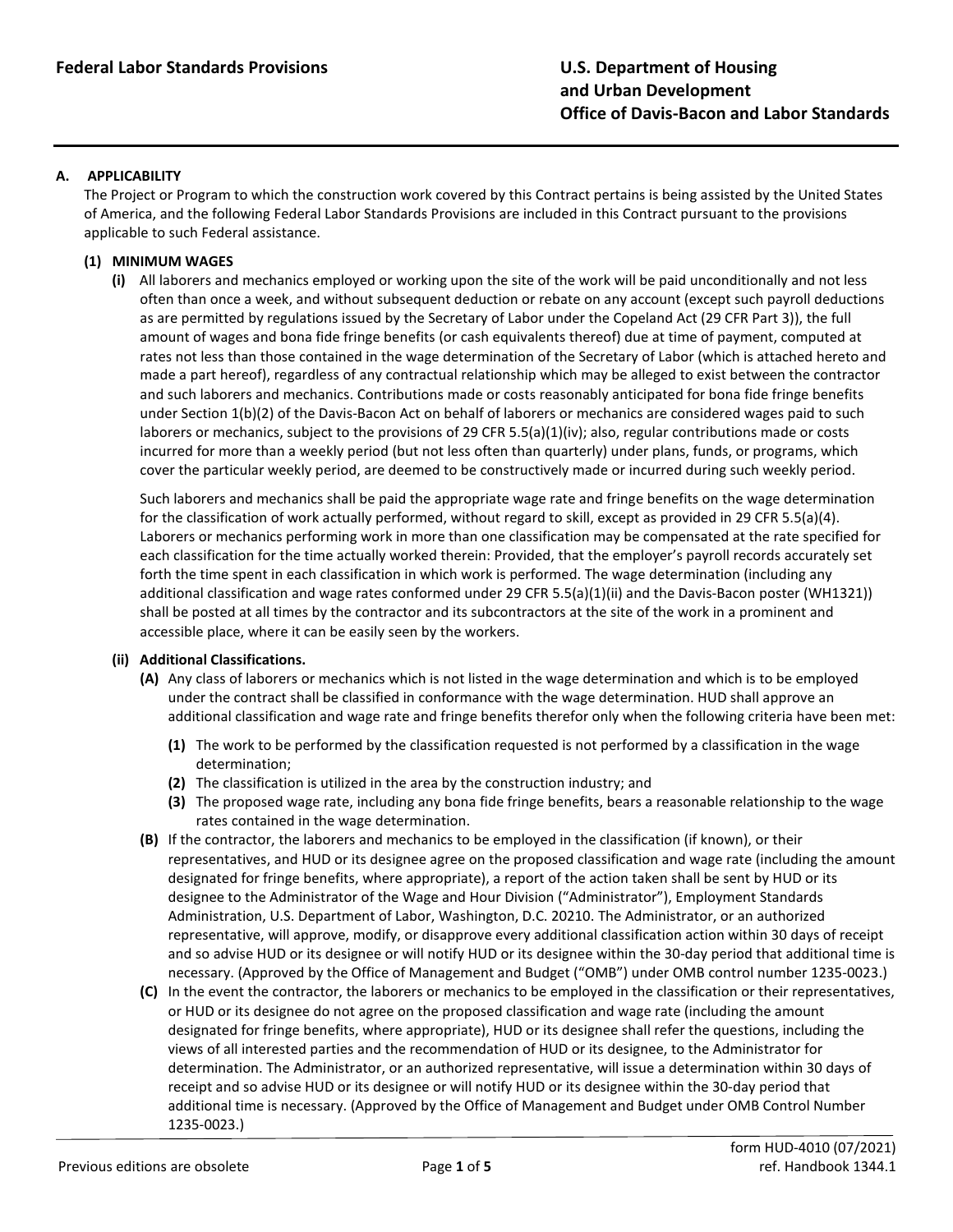- **(D)** The wage rate (including fringe benefits, where appropriate) determined pursuant to subparagraphs (1)(ii)(B) or (C) of this paragraph, shall be paid to all workers performing work in the classification under this Contract from the first day on which work is performed in the classification.
- **(iii)** Whenever the minimum wage rate prescribed in the contract for a class of laborers or mechanics includes a fringe benefit which is not expressed as an hourly rate, the contractor shall either pay the benefit as stated in the wage determination or shall pay another bona fide fringe benefit or an hourly cash equivalent thereof.
- **(iv)** If the contractor does not make payments to a trustee or other third person, the contractor may consider as part of the wages of any laborer or mechanic the amount of any costs reasonably anticipated in providing bona fide fringe benefits under a plan or program, Provided, that the Secretary of Labor has found, upon the written request of the contractor, that the applicable standards of the Davis-Bacon Act have been met. The Secretary of Labor may require the contractor to set aside in a separate account assets for the meeting of obligations under the plan or program. (Approved by the Office of Management and Budget under OMB Control Number 1235-0023.)
- **(2) Withholding.** HUD or its designee shall, upon its own action or upon written request of an authorized representative of the U.S. Department of Labor, withhold or cause to be withheld from the contractor under this contract or any other Federal contract with the same prime contractor, or any other Federally-assisted contract subject to Davis-Bacon prevailing wage requirements which is held by the same prime contractor, so much of the accrued payments or advances as may be considered necessary to pay laborers and mechanics, including apprentices, trainees and helpers, employed by the contractor or any subcontractor the full amount of wages required by the contract. In the event of failure to pay any laborer or mechanic, including any apprentice, trainee or helper, employed or working on the site of the work, all or part of the wages required by the contract, HUD or its designee may, after written notice to the contractor, sponsor, applicant, or owner, take such action as may be necessary to cause the suspension of any further payment, advance, or guarantee of funds until such violations have ceased. HUD or its designee may, after written notice to the contractor, disburse such amounts withheld for and on account of the contractor or subcontractor to the respective employees to whom they are due. The Department of Labor shall make such disbursements in the case of direct Davis-Bacon Act contracts.

#### **(3) Payrolls and basic records.**

**(i) Maintaining Payroll Records.** Payrolls and basic records relating thereto shall be maintained by the contractor during the course of the work and preserved for a period of three years thereafter for all laborers and mechanics working at the site of the work. Such records shall contain the name, address, and social security number of each such worker, his or her correct classification(s), hourly rates of wages paid (including rates of contributions or costs anticipated for bona fide fringe benefits or cash equivalents thereof of the types described in Section 1(b)(2)(B) of the Davis-Bacon Act), daily and weekly number of hours worked, deductions made, and actual wages paid.

Whenever the Secretary of Labor has found, under 29 CFR 5.5(a)(1)(iv), that the wages of any laborer or mechanic include the amount of any costs reasonably anticipated in providing benefits under a plan or program described in Section 1(b)(2)(B) of the Davis-Bacon Act, the contractor shall maintain records which show that the commitment to provide such benefits is enforceable, that the plan or program is financially responsible, and that the plan or program has been communicated in writing to the laborers or mechanics affected, and records which show the costs anticipated or the actual cost incurred in providing such benefits.

Contractors employing apprentices or trainees under approved programs shall maintain written evidence of the registration of apprenticeship programs and certification of trainee programs, the registration of the apprentices and trainees, and the ratios and wage rates prescribed in the applicable programs. (Approved by the Office of Management and Budget under OMB Control Numbers 1235-0023 and 1215-0018)

#### **(ii) Certified Payroll Reports.**

**(A)** The contractor shall submit weekly, for each week in which any contract work is performed, a copy of all payrolls to HUD or its designee if the agency is a party to the contract, but if the agency is not such a party, the contractor will submit the payrolls to the applicant sponsor, or owner, as the case may be, for transmission to HUD or its designee. The payrolls submitted shall set out accurately and completely all of the information required to be maintained under 29 CFR 5.5(a)(3)(i), except that full social security numbers and home addresses shall not be included on weekly transmittals. Instead, the payrolls only need to include an individually identifying number for each employee (e.g., the last four digits of the employee's social security number). The required weekly payroll information may be submitted in any form desired. Optional Form WH-347 is available for this purpose from the Wage and Hour Division Web site at **https://www.dol.gov/agencies/whd/forms** or its successor site. The prime contractor is responsible for the submission of copies of payrolls by all subcontractors.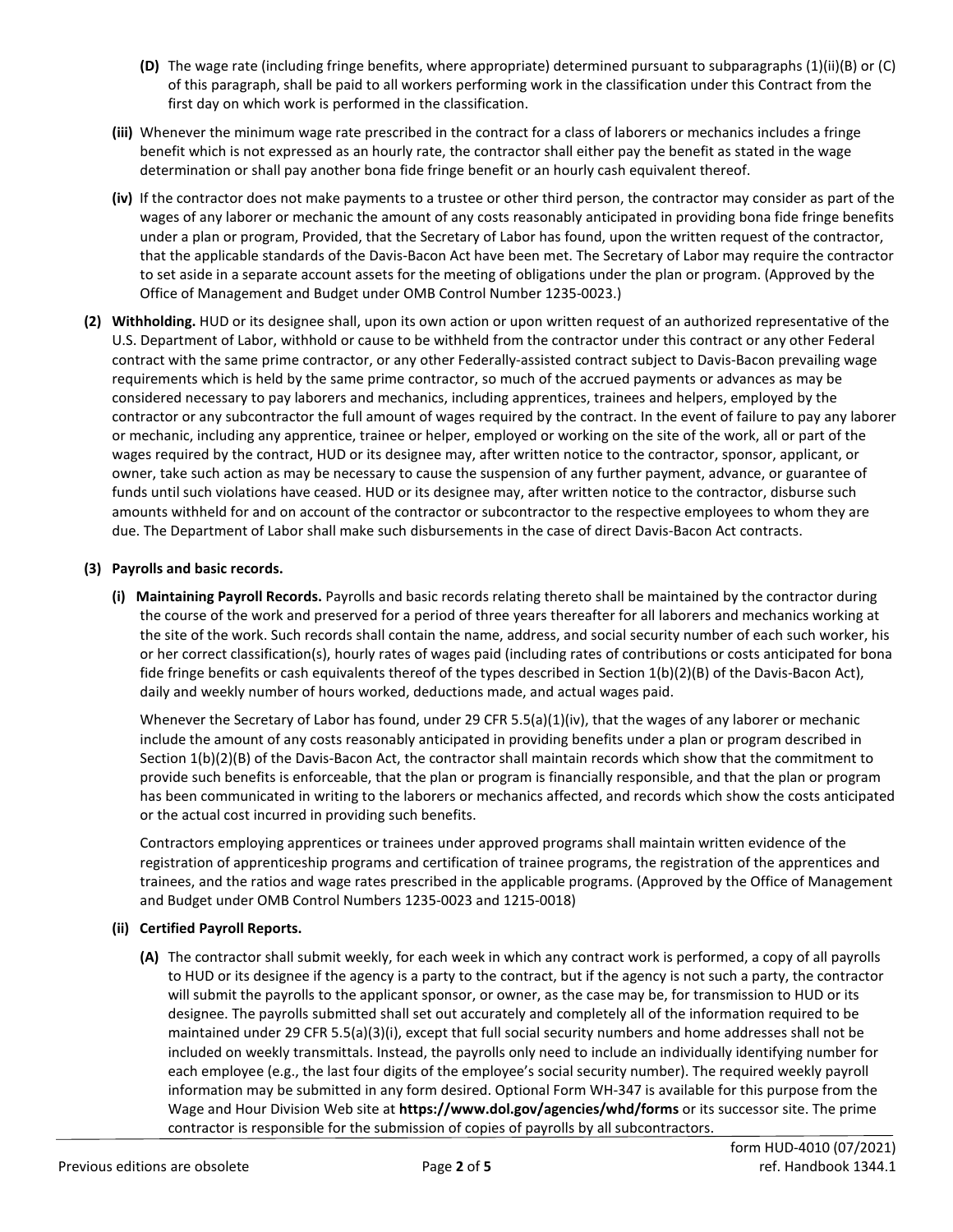Contractors and subcontractors shall maintain the full social security number and current address of each covered worker, and shall provide them upon request to HUD or its designee if the agency is a party to the contract, but if the agency is not such a party, the contractor will submit the payrolls to the applicant sponsor, or owner, as the case may be, for transmission to HUD or its designee, the contractor, or the Wage and Hour Division of the U.S. Department of Labor for purposes of an investigation or audit of compliance with prevailing wage requirements. It is not a violation of this subparagraph for a prime contractor to require a subcontractor to provide addresses and social security numbers to the prime contractor for its own records, without weekly submission to HUD or its designee. (Approved by the Office of Management and Budget under OMB Control Number 1235-0008.)

- **(B)** Each payroll submitted shall be accompanied by a "Statement of Compliance," signed by the contractor or subcontractor or his or her agent who pays or supervises the payment of the persons employed under the contract and shall certify the following:
	- **(1)** That the payroll for the payroll period contains the information required to be provided under 29 CFR 5.5(a)(3)(ii), the appropriate information is being maintained under 29 CFR 5.5(a)(3)(i), and that such information is correct and complete;
	- **(2)** That each laborer or mechanic (including each helper, apprentice, and trainee) employed on the contract during the payroll period has been paid the full weekly wages earned, without rebate, either directly or indirectly, and that no deductions have been made either directly or indirectly from the full wages earned, other than permissible deductions as set forth in 29 CFR Part 3;
	- **(3)** That each laborer or mechanic has been paid not less than the applicable wage rates and fringe benefits or cash equivalents for the classification of work performed, as specified in the applicable wage determination incorporated into the contract; and
- **(C)** The weekly submission of a properly executed certification set forth on the reverse side of Optional Form WH-347 shall satisfy the requirement for submission of the "Statement of Compliance" required by subparagraph (a)(3)(ii)(b).
- **(D)** The falsification of any of the above certifications may subject the contractor or subcontractor to civil or criminal prosecution under Section 1001 of Title 18 and Section 3729 of Title 31 of the United States Code.
- **(iii)** The contractor or subcontractor shall make the records required under subparagraph (a)(3)(i) available for inspection, copying, or transcription by authorized representatives of HUD or its designee or the U.S. Department of Labor, and shall permit such representatives to interview employees during working hours on the job. If the contractor or subcontractor fails to submit the required records or to make them available, HUD or its designee may, after written notice to the contractor, sponsor, applicant, or owner, take such action as may be necessary to cause the suspension of any further payment, advance, or guarantee of funds. Furthermore, failure to submit the required records upon request or to make such records available may be grounds for debarment action pursuant to 29 CFR 5.12.

# **(4) Apprentices and Trainees.**

**(i) Apprentices.** Apprentices will be permitted to work at less than the predetermined rate for the work they performed when they are employed pursuant to and individually registered in a bona fide apprenticeship program registered with the U.S. Department of Labor, Employment and Training Administration, Office of Apprenticeship Training, Employer and Labor Services, or with a State Apprenticeship Agency recognized by the Office, or if a person is employed in his or her first 90 days of probationary employment as an apprentice in such an apprenticeship program, who is not individually registered in the program, but who has been certified by the Office of Apprenticeship Training, Employer and Labor Services, or a State Apprenticeship Agency (where appropriate), to be eligible for probationary employment as an apprentice.

The allowable ratio of apprentices to journeymen on the job site in any craft classification shall not be greater than the ratio permitted to the contractor as to the entire work force under the registered program. Any worker listed on a payroll at an apprentice wage rate, who is not registered or otherwise employed as stated above, shall be paid not less than the applicable wage rate on the wage determination for the classification of work actually performed. In addition, any apprentice performing work on the job site in excess of the ratio permitted under the registered program shall be paid not less than the applicable wage rate on the wage determination for the work actually performed. Where a contractor is performing construction on a project in a locality other than that in which its program is registered, the ratios and wage rates (expressed in percentages of the journeyman's hourly rate) specified in the contractor's or subcontractor's registered program shall be observed.

Every apprentice must be paid at not less than the rate specified in the registered program for the apprentice's level of progress, expressed as a percentage of the journeymen hourly rate specified in the applicable wage determination. Apprentices shall be paid fringe benefits in accordance with the provisions of the apprenticeship program.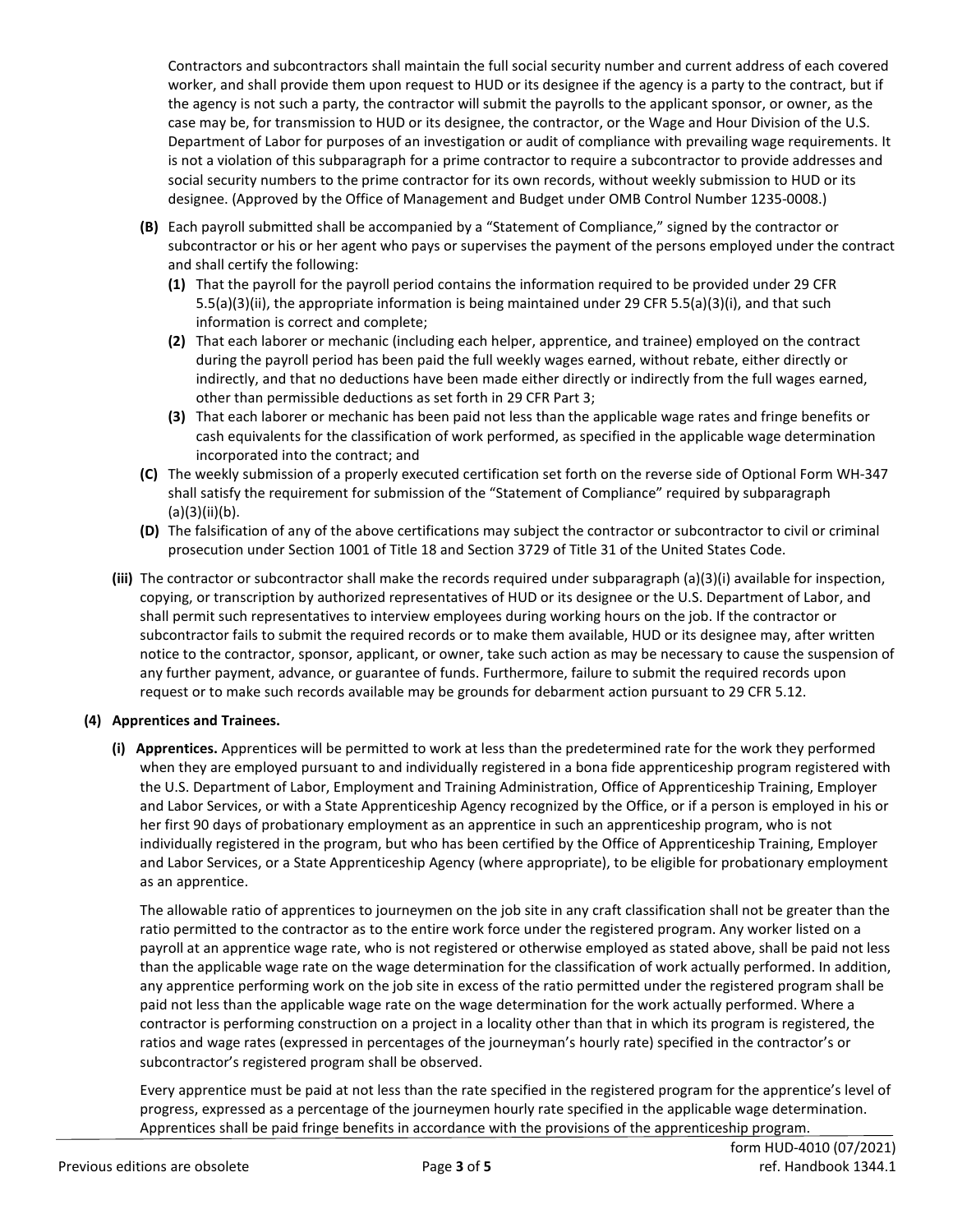If the apprenticeship program does not specify fringe benefits, apprentices must be paid the full amount of fringe benefits listed on the wage determination for the applicable classification. If the Administrator determines that a different practice prevails for the applicable apprentice classification, fringe benefits shall be paid in accordance with that determination. In the event the Office of Apprenticeship Training, Employer and Labor Services, or a State Apprenticeship Agency recognized by the Office, withdraws approval of an apprenticeship program, the contractor will no longer be permitted to utilize apprentices at less than the applicable predetermined rate for the work performed until an acceptable program is approved.

**(ii) Trainees.** Except as provided in 29 CFR 5.16, trainees will not be permitted to work at less than the predetermined rate for the work performed, unless they are employed pursuant to and individually registered in a program which has received prior approval, evidenced by formal certification by the U.S. Department of Labor, Employment and Training Administration. The ratio of trainees to journeymen on the job site shall not be greater than permitted under the plan approved by the Employment and Training Administration. Every trainee must be paid at not less than the rate specified in the approved program for the trainee's level of progress, expressed as a percentage of the journeyman hourly rate specified in the applicable wage determination. Trainees shall be paid fringe benefits in accordance with the provisions of the trainee program. If the trainee program does not mention fringe benefits, trainees shall be paid the full amount of fringe benefits listed on the wage determination unless the Administrator of the Wage and Hour Division determines that there is an apprenticeship program associated with the corresponding journeyman wage rate on the wage determination which provides for less than full fringe benefits for apprentices. Any employee listed on the payroll at a trainee rate who is not registered and participating in a training plan approved by the Employment and Training Administration shall be paid not less than the applicable wage rate on the wage determination for the work actually performed.

In addition, any trainee performing work on the job site in excess of the ratio permitted under the registered program shall be paid not less than the applicable wage rate on the wage determination for the work actually performed. In the event the Employment and Training Administration withdraws approval of a training program, the contractor will no longer be permitted to utilize trainees at less than the applicable predetermined rate for the work performed until an acceptable program is approved.

- **(iii) Equal employment opportunity.** The utilization of apprentices, trainees, and journeymen under 29 CFR Part 5 shall be in conformity with the equal employment opportunity requirements of Executive Order 11246, as amended, and 29 CFR Part 30.
- **(5) Compliance with Copeland Act requirements.** The contractor shall comply with the requirements of 29 CFR Part 3, which are incorporated by reference in this Contract.
- **(6) Subcontracts.** The contractor or subcontractor will insert in any subcontracts the clauses contained in subparagraphs (1) through (11) in this paragraph (a) and such other clauses as HUD or its designee may, by appropriate instructions, require, and a copy of the applicable prevailing wage decision, and also a clause requiring the subcontractors to include these clauses in any lower tier subcontracts. The prime contractor shall be responsible for the compliance by any subcontractor or lower tier subcontractor with all the contract clauses in this paragraph.
- **(7) Contract termination; debarment.** A breach of the contract clauses in 29 CFR 5.5 may be grounds for termination of the contract and for debarment as a contractor and a subcontractor as provided in 29 CFR 5.12.
- **(8) Compliance with Davis-Bacon and Related Act Requirements.** All rulings and interpretations of the Davis-Bacon and Related Acts contained in 29 CFR Parts 1, 3, and 5 are herein incorporated by reference in this Contract.
- **(9) Disputes concerning labor standards.** Disputes arising out of the labor standards provisions of this Contract shall not be subject to the general disputes clause of this Contract. Such disputes shall be resolved in accordance with the procedures of the U.S. Department of Labor set forth in 29 CFR Parts 5, 6, and 7. Disputes within the meaning of this clause include disputes between the contractor (or any of its subcontractors) and HUD or its designee, the U.S. Department of Labor, or the employees or their representatives.

#### **(10) Certification of Eligibility.**

**(i)** By entering into this Contract, the contractor certifies that neither it (nor he or she) nor any person or firm who has an interest in the contractor's firm is a person or firm ineligible to be awarded Government contracts by virtue of Section 3(a) of the Davis-Bacon Act or 29 CFR 5.12(a)(1) or to be awarded HUD contracts or participate in HUD programs pursuant to 24 CFR Part 24.